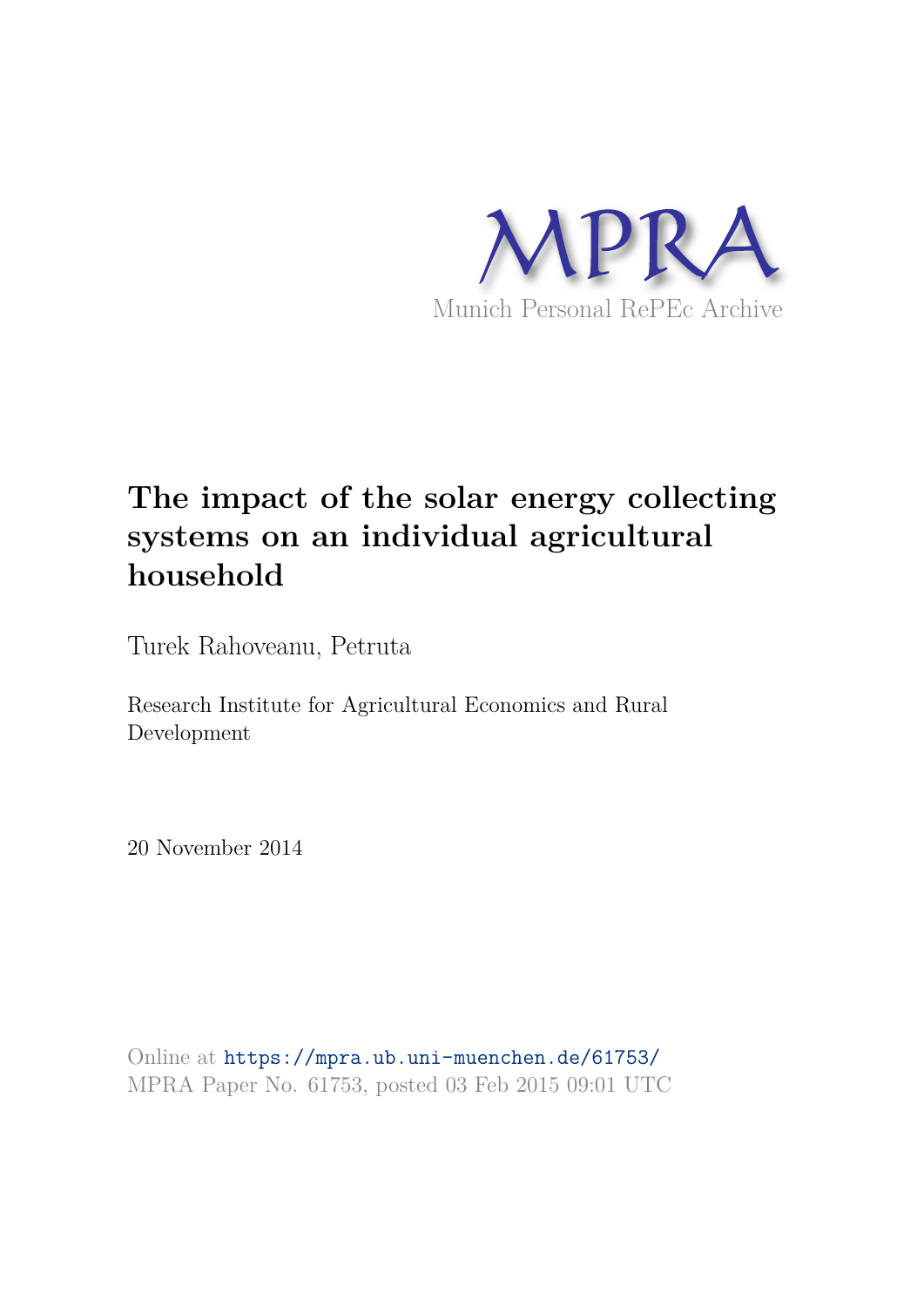## **THE IMPACT OF THE SOLAR ENERGY COLLECTING SYSTEMS ON AN INDIVIDUAL AGRICULTURAL HOUSEHOLD**

#### **TUREK-RAHOVEANU PETRUŢA<sup>1</sup>**

#### **Summary**

*Using solar energy through photovoltaic systems implementation in an agricultural household leads to the increasing of it's efficiency, to optimizing energy balance thus implying the decreasing of the primary energy costs.* 

*The solar energy refers to a renewable energy source that is produced directly by light and solar radiation. It can be used to generate electricity through solar cells (photovoltaic); to generate electricity through thermal power plants; to generate electricity through solar towers,etc.* 

 *The introduction and development of new technologies and processes through the use of energy from renewable sources leads to production costs reduction and implicitly to the increase of ecomonic profitability of the agricultultural holding.* 

**Key words:** *renewable energy, solar energy, photovoltaic panels*

#### **INTRODUCTION**

The implementation of an energy strategy for harnessing the renewable energy sources potential (RES) falls within Romania's coordinates of energy development in the medium and long term, offers the adequate framework in adopting decisions regarding energy alternatives and registering in the Community acquis in the field.

#### **Renewable energy types**

 $\overline{a}$ 

In the specific conditions in Romania, the following types of renewable energy sources are taken under consideration regarding the energy balance:

- solar energy used in the production of heating through methods of passive and active conversion or in the electrical energy supply through photovoltaic systems;
- wind power used in the production of electrical energy with wind generators;
- hydropower hydroelectric power plants with an installed power that is less or equal to 10 MW ("small hydropower"), or hydro power plants with an installed power that is bigger than 10 MW ("big hydropower");
- biomass comes from the residues from forestry and agricultural holdings, wood processing wastes and other products; the biogas is the result of animal manure fermentation under anaerobic or from the city treatment plants;
- geothermal energy the energy that is stored in underground hydrogeothermal blankets and deposits, operated with special drilling and extraction technologies.

#### **The renewable energy resources that are at Romania's disposal**

Romania can develop production systems for all the types of renewable sources, depending on the specifics of each geographical region in the country. Following the studies that were made in our country, the green energy production potential is of 65% biomass, 17% wind power, 12 % solar energy, 4% micro hydro power plants şi 2% voltaic and geothermal.

 Far more important, in terms of solar energy collecting capacity, is the technology that is used for the solar collectors's building (photovoltaic systems).

#### **The main applications of the solar energy in Romania are:**

<sup>&</sup>lt;sup>1</sup> Cercetator Stiintific, Turek-Rahoveanu Petruta, ICEADR, turek.petruta@iceadr.ro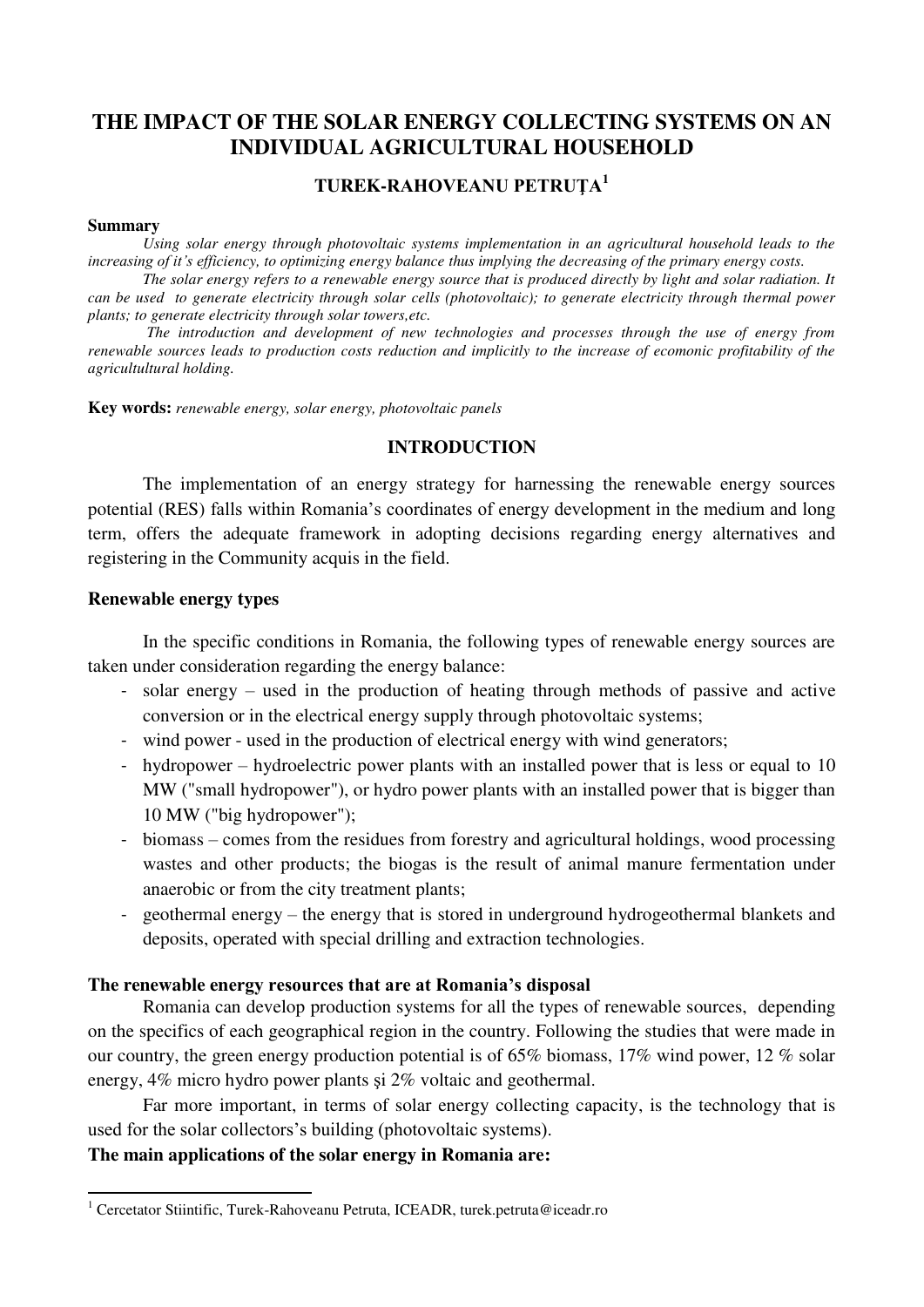- Wastewater heating systems in public and residential institutions
- In agriculture for drying agricultural products;
- In greenhouses heating
- In drying of medicinal plants
- In agricultural and holding households irrigation

#### **OUTCOME AND DISCUSSIONS**

The solar energy conversion into electrical energy technology is made with the help of the photovoltaic systems by photovoltaic effect. The photovoltaic effect is the effect of an electromotive tension under solar energy.

The use of renewable energy sources and the improvement of eficiency in using them by installing photovoltaic panels that will generate the necessary energy for the irigation and fertirigation in the agricultural household.

The dropwise irrigation and fertirigation system has a main water delivery pipe, 10 lines of hoses with dropper (tube) with a 16 mm diameter, the droppers are placed at a 30 cm distance / flow of 2,0 l/hour/dropper and a dosing pump (dosatron type) fitted on the main water column that is connected to the water source and to a fertilizer container.

The irrigation water pumping system is made up of: 280 W photovoltaic panels, controller, PS1200 submersible pump, insures a water flow between 5,2 and 8,5 cbm/day, 4 cbm water collecting tank, drilling shaft.

Given the rigging with these appliances we estimated a calculation of the water intake that is necessary for the irrigation of a 1000 sqm agricultural individual household (table nr.1).

|                                   |                              |                                    |                                            |                                                                                 | Table nr.1 |
|-----------------------------------|------------------------------|------------------------------------|--------------------------------------------|---------------------------------------------------------------------------------|------------|
| Crop                              | Surface<br>(m <sup>2</sup> ) | Irrigation<br>water use<br>$(m^3)$ | Dropwise<br>system water<br>use<br>$(m^3)$ | Difference between<br>Irrigation by furrow/dropwise<br>system use<br>$\%$<br>mc |            |
| Spring crop from which:           | 1000                         | 45                                 | 18,5                                       | 26,5                                                                            | 58         |
| Spinach                           | 600                          | 18                                 | 9,5                                        | 8,5                                                                             | 47         |
| Salad                             | 200                          | 12                                 | 4                                          | 8                                                                               | 66         |
| Green onion                       | 200                          | 15                                 | 5                                          | 10                                                                              | 66         |
| Summer-autumn crop<br>from which: | 1000                         | 192,5                              | 24,83                                      | 167,67                                                                          | 87,1       |
| Tomatoes                          | 300                          | 45                                 | 20,28                                      | 24,72                                                                           | 55         |
| Cucumbers                         | 200                          | 60                                 | 12,5                                       | 47,5                                                                            | 79         |
| Peppers                           | 250                          | 87,5                               | 17                                         | 70,5                                                                            | 80,5       |
| Eggplant                          | 250                          | 75                                 | 16                                         | 59                                                                              | 78         |
| <b>Autumn crop</b>                | 1000                         | 300                                | 62                                         | 238                                                                             | 79         |
| Cabbage                           | 1000                         | 300                                | 62                                         | 238                                                                             | 79         |

**Estimation of the irrigation use by furrow compared to the dropwise irrigation** 

Source: Own calculations

By analysing the data from the table above for the spring crops on a 1000 sqm surface, in the irrigation by furrows system it's estimated a total water use of 45 cbm and in the dropwise irrigation the total water use is 18,5 cbm, the difference being of 26,5 cbm. The reduction of use is of 58% due to the use of the dropwise system.

Given the compliance with the technological estimates for the vegetable crops, the percentage is reduced to 87,1%, by determining the water rate for each plot at the summer – autumn crops. For the autumn cabbage crop the water use difference is of 238 cbm, representing 79%.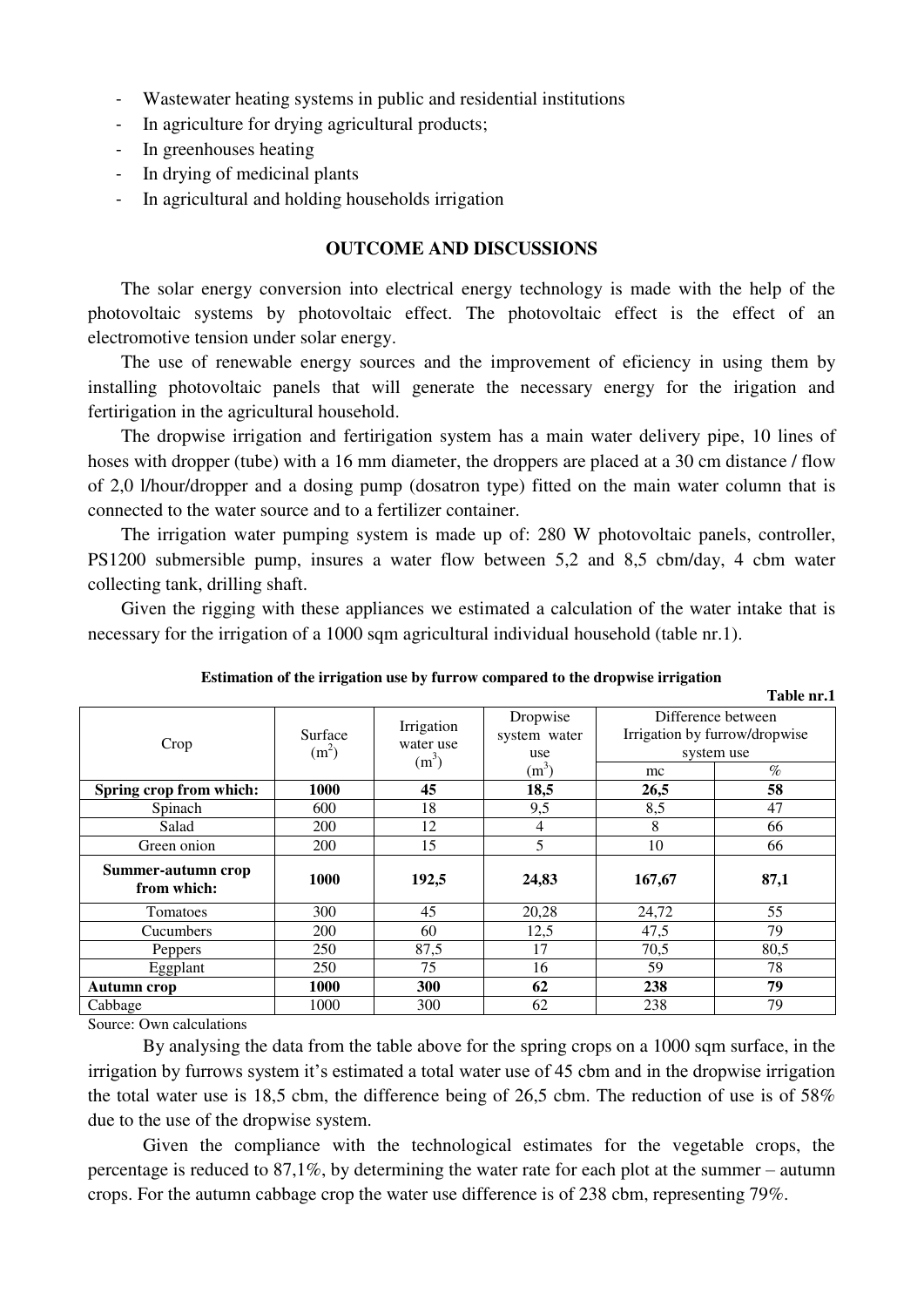#### **SWOT Analysis**

### **Advantages:**

- The solar energy is available in huge quantities and it's ecological;
- The photovoltaic panels are not polluting and don't have harmfull effects on the environment;
- The pay off will happen in a short time, because the systems are very reliable and can function 10-25 years without big maintaining costs;
- In the hot periods when the water need is high, the photovoltaic panels are at maximum yield.

## *The advantages of a dropwise system:*

- Big watering power in a relatively short time
- Water economy
- Watering reduced time
- Minimum effort in watering plants
- Avoids the presence of water on the leaves, reducing disease attacks that way
- Together with the water can be administered: fertilizers, insecticides and fungicides.

## **Disadvantages**:

- The very limited spread of the use of solar energy collecting technology.
- The solar energy is dependent on sunlight, in other words, on the quantity of solar radiations that reach the Earth
- The price for the production of electricity through photovoltaic systems is bigger than it's production in the steam power plants
- Variation depending on atmospheric conditions.

## **Opportunities**

- An economic analysis using different orientations for the photovoltaic panels
- An analysis of the impact upon the net of the different combinations of renewable sources of energy using optimizing techniques and comparing to classical solutions.
- The existance of some surfaces of degraded land on which energetic plants can be grown, suitable for polluted soil conditions;
- Using renewable energies can reduce atmosphere pollution significantly and it can contribute in time to reducing greenhouse gas emissions (especially by using biofuels);
- The existence of mountain areas that are isolated, without electricity as well as touristical mountain areas of interest for the development of some applications in renewable energy systems;
- The usage of degraded or uncultivated surfaces for energetical plants and oleaginous crops;

## **Threats**

- The lack of strategies or plans for the placing of installations/equipments can harm the landscape;
- The lack of some integrated strategies can lead to the growth of the surfaces that are cultivated with energetical plants at the expence of those cultivated with food crops.